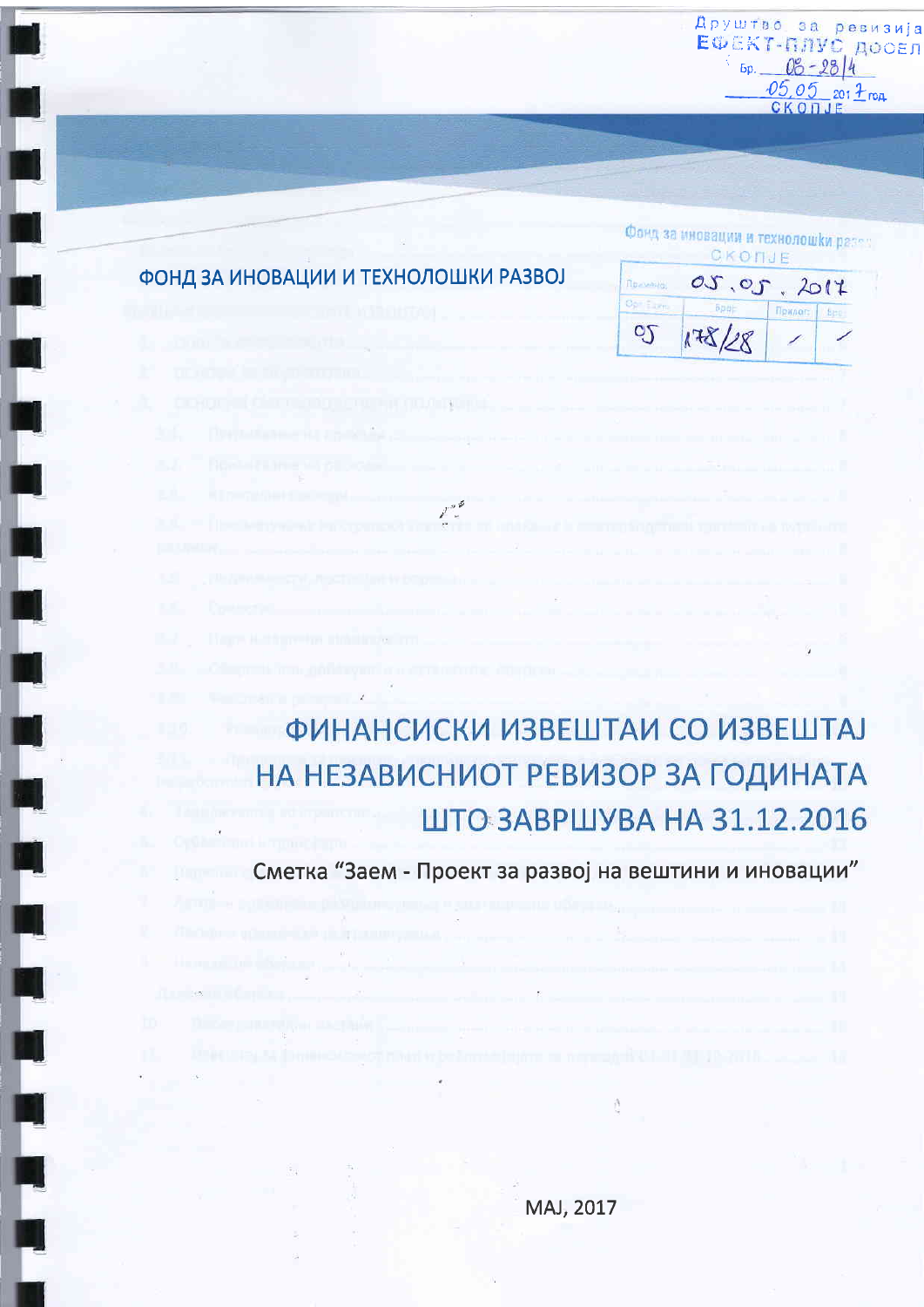**Ефект** имус ДРУШТВО ЗА РЕВИЗИЈА

Бул. Кузман J. Питу бр.15 лок 11, audit@macedonia.cc тел: 02/2465-243, 2401-371; Факс 02/2401-372 До

Управниот одбор и Директорот на "Фондот за иновации и технолошки развој"

### ИЗВЕШТАЈ НА НЕЗАВИСНИОТ РЕВИЗОР

Ние извршивме ревизија на приложените финансиски извештаи на Фондот за иновации и технолошки развој за 2016 година за сметката на Заем – Проект за развој на вештини и иновации кои вклучуваат биланс на состојбата на ден 31.12.2016 година, билансот на приходи и расходи и извештајот за споредба на планираните и реализираните парични одливи за периодот кој што завршува на тој ден и прегледот на значајните сметководствени политики и други објаснувачки белешки.

#### Одговорност на менаџментот за финансиските извештаи

Менаџментот е одговорен за подготвувањето и објективното презентирање на овие финансиски извештаи во согласност со Законот за сметководството за буџетите и буџетските корисници (Сл.весник на PM бр. 61/02, 98/02, 81/05, 24/11 и 145/15) и Правилникот за сметководството за буџетите и буџетските корисници (Сл.весник на РМ бр. 28/03, 62/06, 8/09). Оваа одговорност вклучува: обликување, имплементирање и одржување на интерна контрола којашто е релевантна за подготвувањето и објективното презентирање на финансиски извештаи коишто се ослободени од материјално погрешно прикажување, без разлика дали е резултат на измама или грешка; избирање и примена на соодветни сметководствени политики; како и правење на сметководствени проценки коишто се разумни во околностите.

#### Одговорност на ревизорот

Наша одговорност е да изразиме мислење за овие финансиски извештаи врз основа на нашата ревизија. Ние ја спроведовме нашата ревизија во согласност со Меѓународните стандарди за ревизија прифатени и објавени во Службен весник на Република Македонија бр. 79 од 11 јуни 2010 година. Тие стандарди бараат да ги почитуваме етичките барања и да ја планираме и извршиме ревизијата за да добиеме разумно уверување за тоа дали финансиските извештаи се ослободени од материјално погрешно прикажување.

Ревизијата вклучува извршување на постапки за прибавување на ревизорски докази за износите и обелоденувањата во финансиските извештаи. Избраните постапки зависат од расудувањето на ревизорот, вклучувајќи ја и проценката на ризиците од материјално погрешно прикажување на финансиските извештаи, без разлика дали е резултат на измама или грешка. Кога ги прави тие проценки на ризикот, ревизорот ја разгледува интерната контрола релевантна за подготвувањето и објективното презентирање на финансиските извештаи на ентитетот за да обликува ревизорски постапки коишто се соодветни во околностите, но не за целта на изразување на мислење за ефективноста на интерната контрола на ентитетот. Ревизијата исто така вклучува и оценка на соодветноста на користените сметководствени политики и на разумноста на сметководствените проценки направени од страна на менаџментот, како и оценка на севкупното презентирање на финансиските извештаи.

Ние веруваме дека ревизорските докази коишто ги имаме прибавено се достатни и соодветни за да обезбедат основа за нашето ревизорско мислење.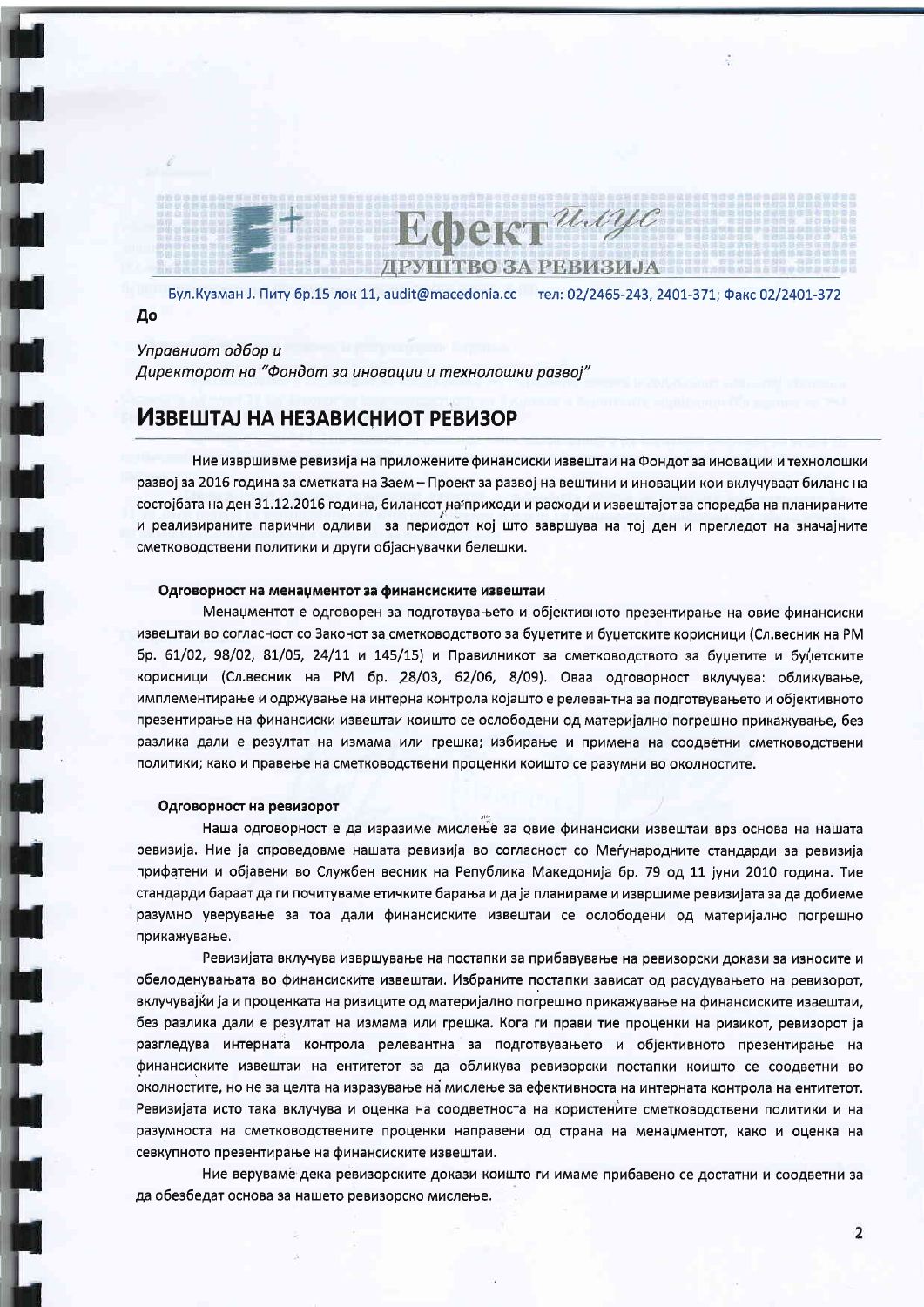#### Мислење

Според нашето мислење, финансиските извештаи во сите значајни аспекти даваат вистинита и објективна слика за финансиската состојба на 31.12.2016 година, и приходите и расходите за годината која завршува на тој ден во согласност со Законот за сметководството за буџетите и буџетските корисници (Сл.весник на РМ бр. 61/02; 98/02, 81/05, 24/11 и 145/15) и Правилникот за сметководството за буџетите и буџетските корисници (Сл.весник на РМ бр. 28/03, 62/06, 8/09).

#### Извештај за други правни и регулаторни барања

Раководството е одговорно за изготвување на годишната сметка и годишниот извештај согласно барањата на член 22 од Законот за сметководството на буџетите и буџетските корисници (Сл.весник на РМ бр. 61/02, 98/02, 81/05, 24/11 и 145/15)

Согласно член 34 (д) од Законот за ревизија наша одговорност е да изразиме мислење во врска со конзистентноста на годишниот извештај со годишната сметка и финансиските извештаи за истата деловна година.

Според наше мислење годишниот извештај и годишната сметка за годината која завршува на 31.12.2016 година се конзистентни во сите материјални аспекти со финансиските информации обелоденети во ревидираните финансиски извештаи за истиот период.

> EKT-NAVC  $00F$

Скопје, 05.05.2017

За Ефект плус ДООЕЛ Скопје Овластен ревизор кој ја вршед ревизијата **Миов** Николаки

Управител Миов Николаки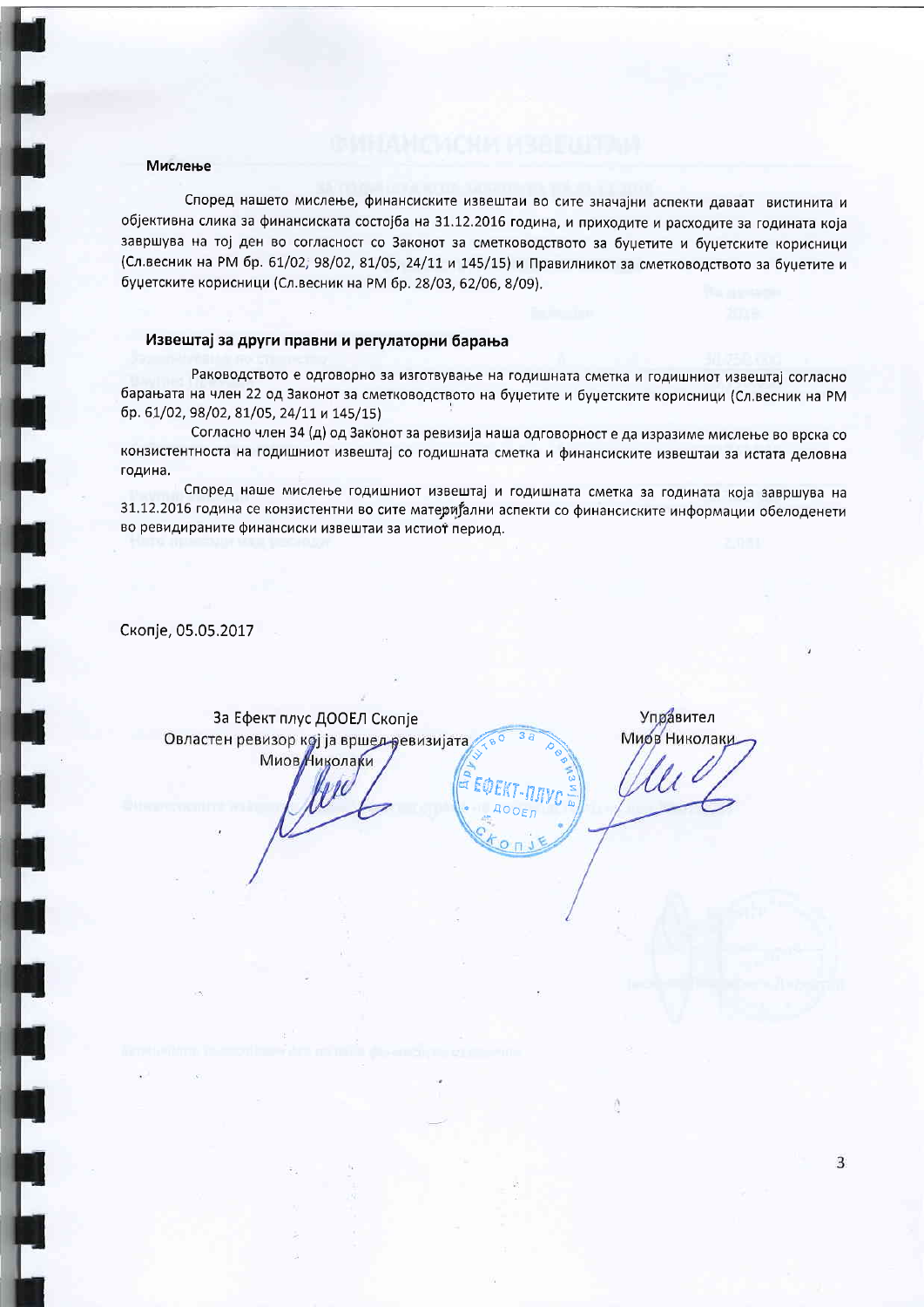# **ФИНАНСИСКИ ИЗВЕШТАИ**

### ЗА ГОДИНАТА КОЈА ЗАВРШУВА НА 31.12.2016

### Биланс на приходи и расходи

|                          |         | Во денари  |
|--------------------------|---------|------------|
|                          | Белешки | 2016       |
|                          |         |            |
| Задолжување во странство | 4       | 30.750.000 |
| Вкупно Приходи           |         | 30.750.000 |
|                          |         |            |
| Субвенции и трансфери    | 5       | 30.747.969 |
| Вкупно Расходи           |         | 30.747.969 |
| Нето приходи над расходи |         | 2.031      |
|                          |         |            |
|                          |         |            |
|                          |         |            |
|                          |         |            |

Финансиските извештаи се одобрени од страна на раководството на ден 27.02.2017

*<u>OWTP</u>* 3  $C_{KO}$ Јасмина Попрвска - Директор  $400$ 

ð

Белешките се составен дел на овие финансиски извештаи.

Ğ.

 $\overline{a}$ 

i.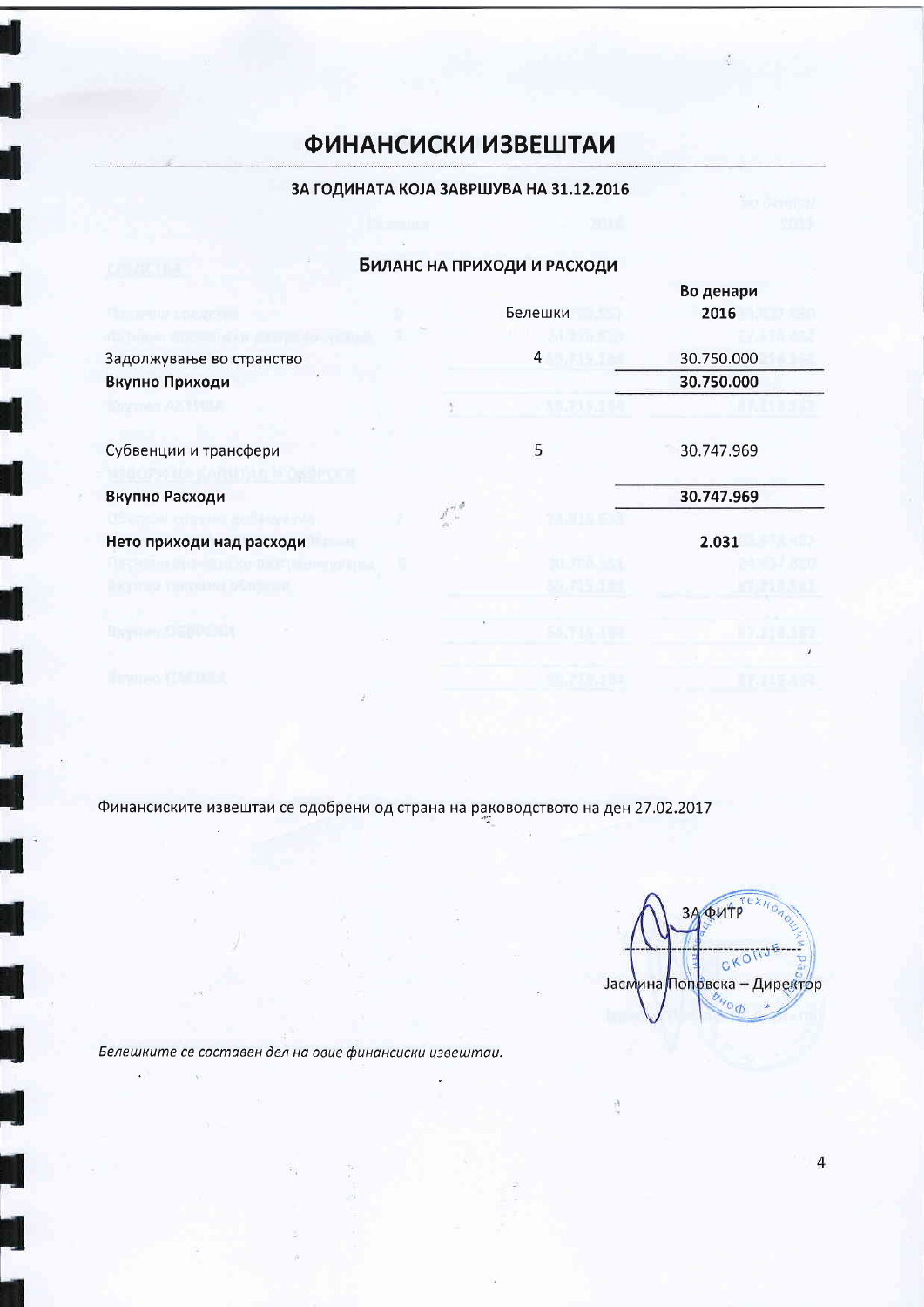### Биланс на состојбата

|                                  |         |            | во денари  |
|----------------------------------|---------|------------|------------|
|                                  | Белешка | 2016       | 2015       |
| <b>СРЕДСТВА</b>                  |         |            |            |
| Парични средства                 | 6       | 30.798.551 | 24.637.880 |
| Активни временски разграничувања |         | 24.916.633 | 62.578.482 |
| Вкупно тековни средства          |         | 55.715.184 | 87.216.362 |
| Вкупно АКТИВА                    |         | 55.715.184 | 87.216.362 |
| ИЗВОРИ НА КАПИТАЛ И ОБВРСКИ      |         |            |            |
| Обврски спрема добавувачи        | 7       | 24.916.633 |            |
| Краткорочни финансиски обврски   |         |            | 62.578.482 |
| Пасивни временски разграничувања | 8       | 30.798.551 | 24.637.880 |
| Вкупно тековни обврски           |         | 55.715.184 | 87.216.362 |
| Вкупно ОБВРСКИ                   |         | 55.715.184 | 87.216.362 |
|                                  |         |            |            |
| Вкупно ПАСИВА                    |         | 55.715.184 | 87.216.362 |

Финансиските извештаи се одобрени од страна на раководството на ден 27.02.2017

ĵ. **Д ФИТР** Јасмина Прповека \* Директор

Белешките се составен дел на овие финансиски извештаи.

 $\mathcal{C}_0$ 

 $\geq$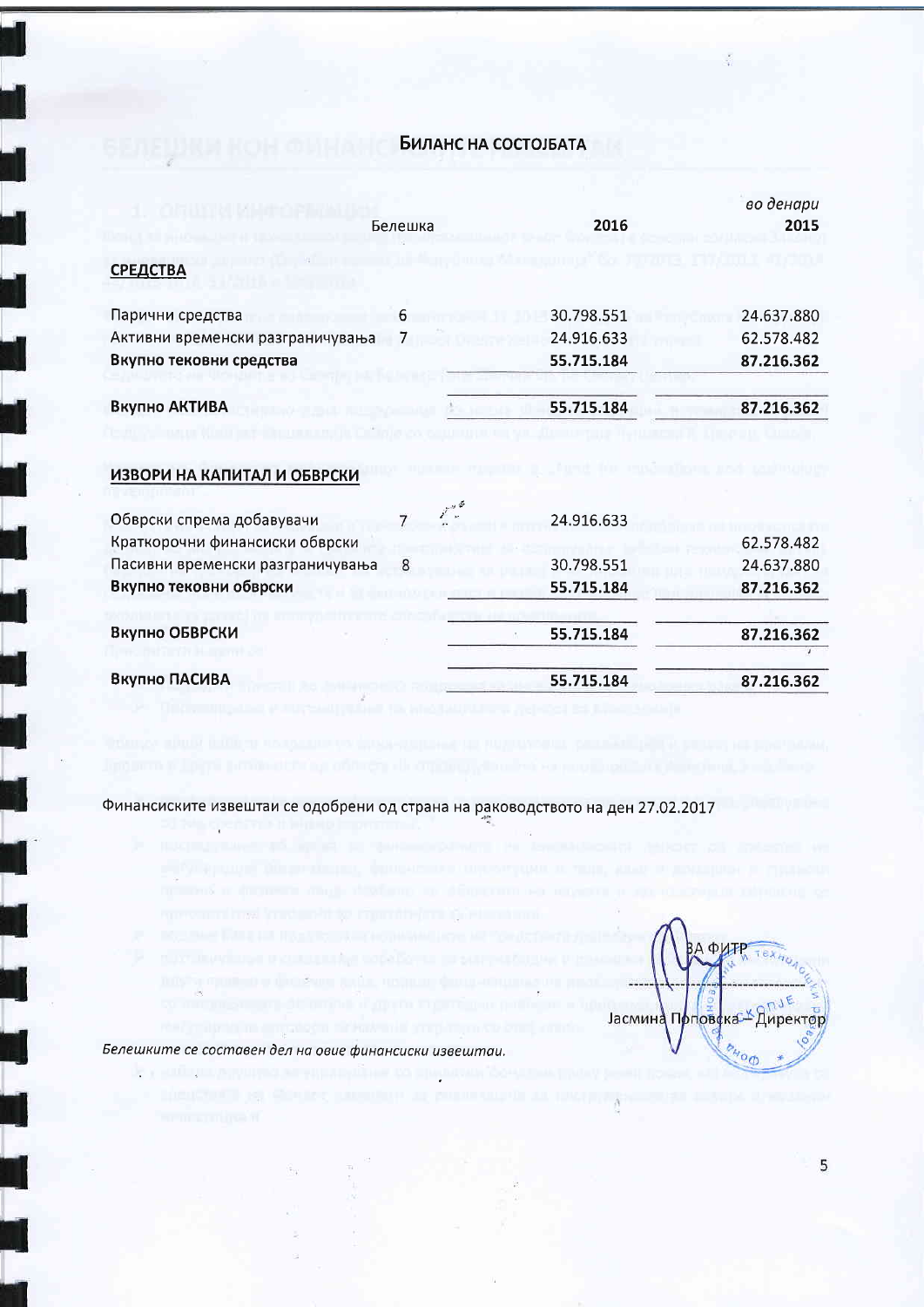# БЕЛЕШКИ КОН ФИНАНСИСКИТЕ ИЗВЕШТАИ

### 1. ОПШТИ ИНФОРМАЦИИ

Фонд за иновации и технолошки развој (во натамошниот текст; Фондот) е основан согласно Законот за иновациска деіност (Службен весник на Република Македонија" бр. 79/2013, 137/2013, 41/2014, 44/2015 2016, 53/2016 и 190/2016).

Фондот има својство на правно лице, основано на 04.12.2013 од Владата на Република Македонија. со матичен број 6920098 и приоритетна дејност Општи дејности на јавната управа.

Седиштето на Фондот е во Скопје, на Булевар Гоце Делчев Бр. ББ Скопје, Центар,

Фондот има регистирано една подружница со назив Фонд за иновации и технолошки развој Подружница Контакт канцеларија Скопје со седиште на ул. Димитрие Чуповски 8, Центар, Скопје.

Називот на Фондот во меѓународниот правен промет е "Fund for innovations and technology development".

Мисијата на Фондот за иновации и технолошки развој е поттикнување и поддршка на иновациската дејност во микро, малите и средните претпријатија за остварување забрзан технолошки развој. базиран на трансфер на знаење, на истражување за развој и на иновации што придонесуваат за создавање нови работни места и за економски раст и развој, истовремено подобрувајќи ја бизнисоколината за развој на конкурентските способности на компаниите.

Приоритети и цели се:

- > Подобрен пристап до финансиска поддршка за иновации и за технолошки развој;
- $\blacktriangleright$ Промовирање и поттикнување на иновациската дејност во Македонија.

Фондот врши работи поврзани со финансирање на подготовка, реализација и развој на програми, проекти и други активности од областа на спроведувањето на иновациската политика, а особено:

- > професионални и други работи во врска со прибавување на средства во Фондот, управување со тие средства и нивно користење,  $\sigma_{\rm m}$
- > посредување во врска со финансирањето на иновациската дејност од средства на меѓународни организации, финансиски институции и тела, како и домашни и странски правни и физички лица, особено во областите на науката и технологијата согласно со приоритетите утврдени во стратегијата за иновации,
- > водење база на податоци за корисниците на средствата доделени од Фондот,
- > поттикнување и создавање соработка со меѓународни и домашни финансиски институциии други правни и физички лица, поради финансирање на иновациската дејност, во согласност со иновациската политика и други стратешки планови и програми, како и со ратификувани меѓународни договори за намени утврдени со овој закон;
- > основа Фонд за еквити и мезанин инвестиции,
- > избира друштво за управување со приватни фондови преку јавен повик, кој ќе управува со средствата на Фондот наменети за реализација за инструментите за еквити и мезанин инвестиции и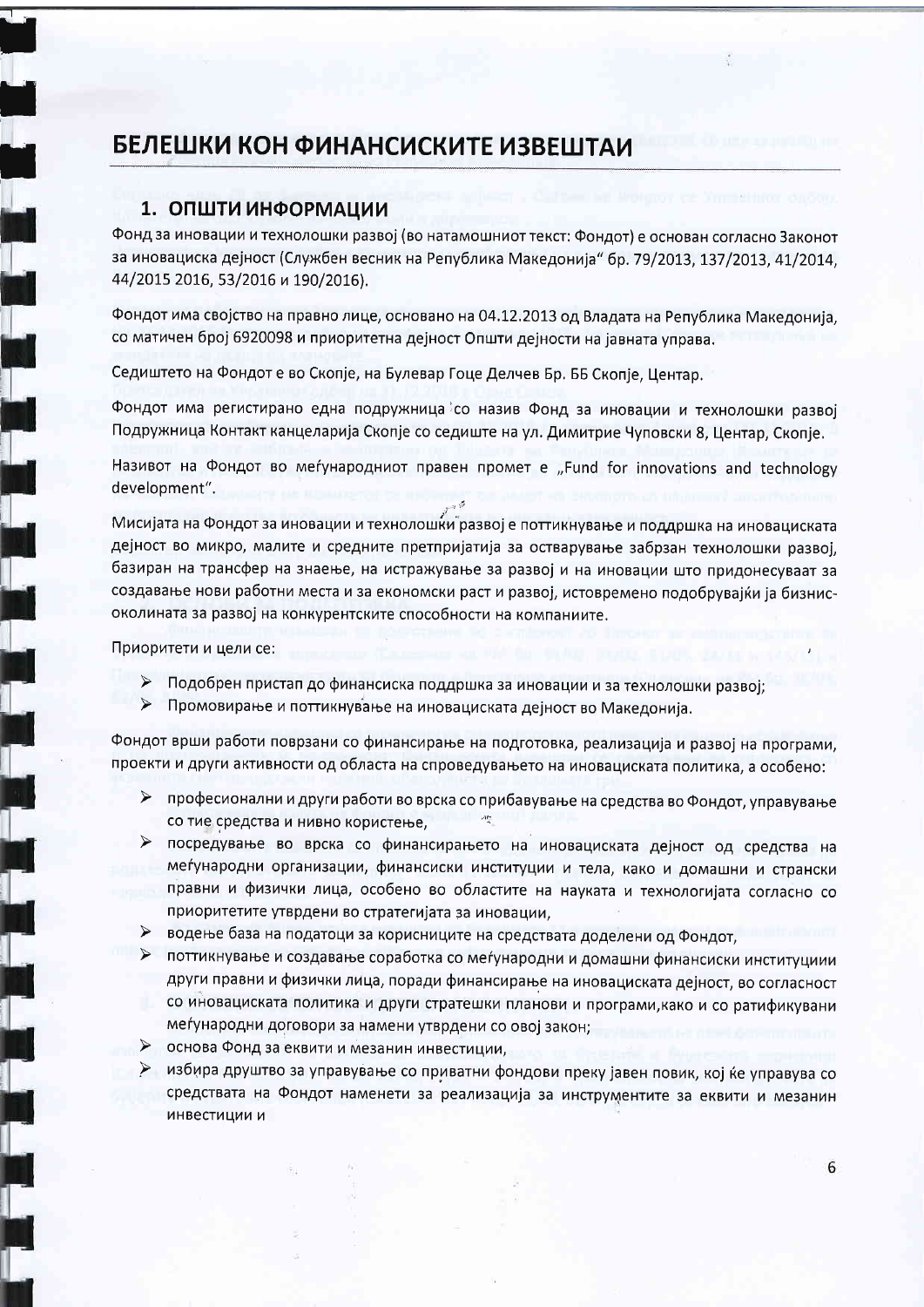> врши следење и евалуација на проектите за кои има доделено средства, со цел за развој на претприемачко општество во Република Македонија.

Согласно член 29 од Законот за иновациска дејност, Органи на Фондот се Управниот одбор, Комитетот за одобрување на инвестиции и директорот.

Членовите на Управниот одбор и Комитетот за одобрување на инвестиции ги именува и разрешува Владата.

Управниот одбор согласно Законот за иновациска дејност треба да има претседател и шест члена. На 31.12.2016 Управниот одбор се состои од 5 членови (2015: 7 членови), поради истекување на мандатите на двајца од членовите.

Претседател на Управниот одбор на 31.12.2016 е Орце Симов.

Комитетот за одобрување на инвестиции на 31.12.2016 го сочинуваат 4 членови (31.12.2015: 5 членови), кои се избрани и именувани од Владата на Република Македонија. Комитетот ги разгледува и ги одобрува предлог-проектите доставени до него за сите инструменти за поддршка на Фондот. Членовите на Комитетот се избираат од редот на експерти со најмалку десетгодишно меѓународно искуство во областа на инвестициите во иновациската дејност.

Директор на Фондот е м-р Јасмина Поповска.

### 2. ОСНОВИ ЗА ПОДГОТОВКА

Финансиските извештаи се подготвени во согласност со Законот за сметководството за буџетите и буџетските корисници (Сл.весник на РМ бр. 61/02, 98/02, 81/05, 24/11 и 145/15) и Правилникот за сметководството за буџетите и буџетските корисници (Сл.весник на РМ бр. 28/03,  $62/06, 8/09$ ).

Финансиските извештаи се засновани на сметководственото начело на парично искажување и на претпоставката за континуитет. Финансиските извештаи се подготвени во согласност со усвоените сметководствени политики обелоденети во белешката три.

Функционална валута на Фондот е македонскиот денар.

Финансиските извештаи се прикажани во македонски денари и се изготвени врз основа на податоците од работењето за период 01.01-31.12.2016 година споредени со податоците за периодот 01.01-31.12.2015.

Во рамки на финансиските извештаи во Белешката 11 е вклучен извештај за финансискиот план и реализацијата на планот засновани на информациите за расходите по видови.

### 3. ОСНОВНИ СМЕТКОВОДСТВЕНИ ПОЛИТИКИ

Основните сметководствени политики применети при составувањето на овие финансиските извештаи се засновани на Законот за сметководството за буџетите и буџетските корисници (Сл. весник на РМ бр. 61/02, 98/02, 81/05, 24/11 и 145/15) и Правилникот за сметководството за буџетите и буџетските корисници (Сл.весник на РМ бр. 28/03, 62/06, 8/09)., и се како што следува: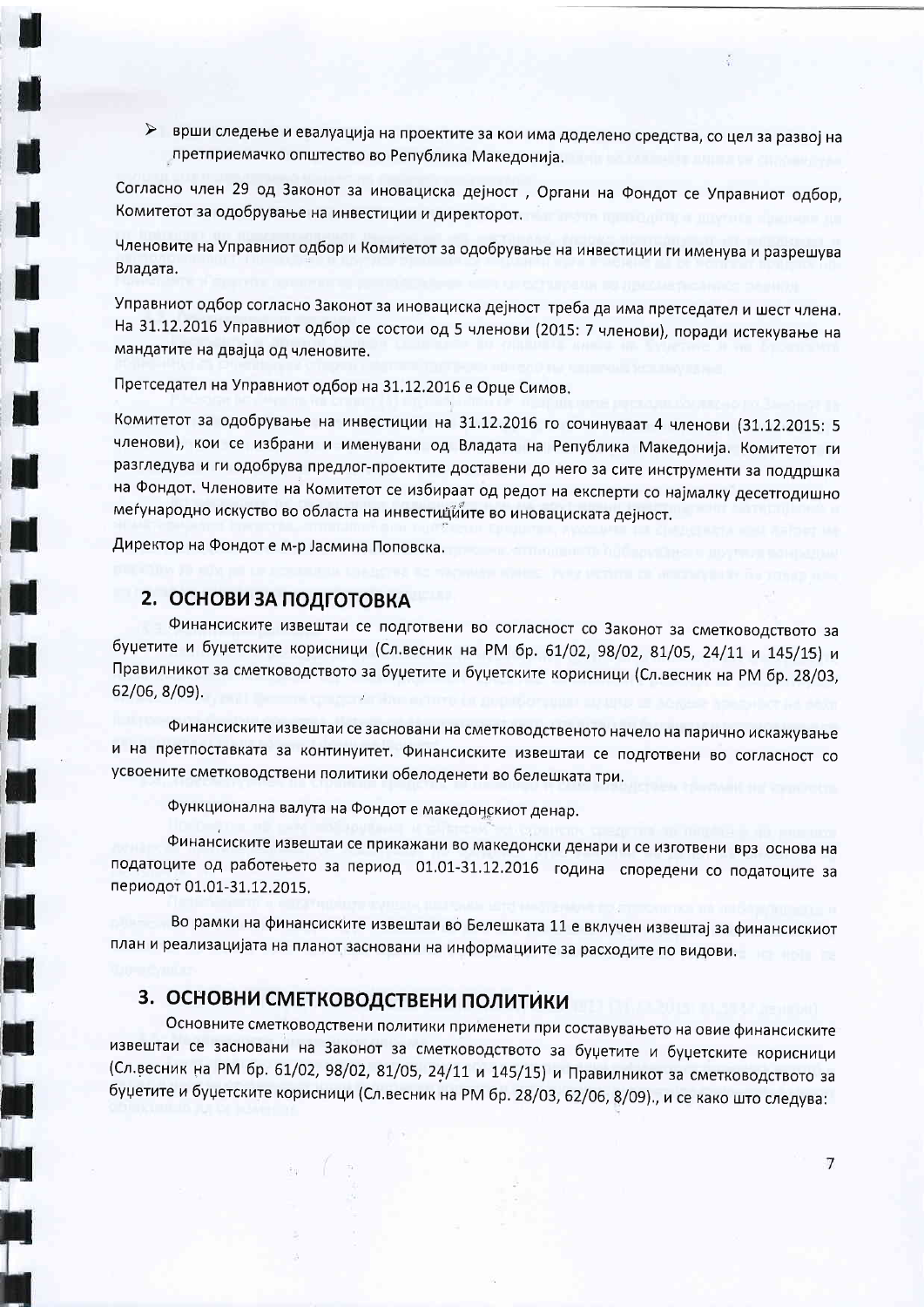#### 3.1. Признавање на приходи

Признавањето на приходите и другите приливи, содржани во главната книга се спроведува според сметководствено начело на парично искажување.

Сметководственото начело на парично искажување значи приходите и другите приливи да се признаат во пресметковниот период во кој настанале, според критериумот на мерливост и расположливост. Приходите и другите приливи се мерливи кога е можно да се искажат вредносно. Приходите и другите приливи се расположливи кога се остварени во пресметковниот период.

#### 3.2. Признавање на расходи

Расходите и другите одливи содржани во главната книга на буџетите и на буџетските корисници се спроведува според сметководствено начело на парично искажување.

Расходи во смисла на ставот (1) од овој член се: извршените расходи согласно со Законот за буџетите и Правилникот за класификација на расходите, ако се извршени до денот на нивната пристигнатост за плаќање, во спротивно активно временски се разграничуваат. Во расходи спаѓаат и кредитите и позајмиците во периодот кога се враќаат.

Во расходите не се вклучени подарените или на друг начин преотстапени материјални и нематеријални средства, отпишани или оштетени средства, кусоците на средствата кои паѓаат на товар на средствата на буџетот и буџетскиот корисник, отпишаните побарувања и другите вонредни расходи за кои не се искажани средства во паричен износ, туку истите се искажуваат на товар или во полза на изворите на капиталните средства.

#### 3.3. Капитални расходи

Капиталните расходи се признаваат кога набавените средства ја зголемуваат очекуваната идна економска полезност од нематеријалните средства. Капиталните расходи се евидентираат кога се набавуваат фиксни средства или истите се доработуваат со што се додава вредност на веќе постоечките фиксни средства. Истите се евидентираат како средство во билансот и истовремено се евидентираат во деловниот фонд на Фондот.

### 3.4. Пресметување на странски средства за плаќање и сметководствен третман на курсните разлики

Пресметка на сите побарувања и обврски во странски средства за плаќање во нивната денарска противвредност, се искажуваат по средниот курс важечки на денот на билансот на состојбата.

Позитивните и негативните курсни разлики што настанале со пресметка на побарувањата и обврските во странски средства за плаќање во нивната денарска противвредност се искажани во билансот на успех како приходи, односно расходи од финансирање во годината на која се однесуваат.

Вредноста на еврото на 31.12.2016 година изнесува 61,4812 (31.12.2015: 61,5947 денари).

#### 3.5. Недвижности, постројки и опрема

Едно средство се признава како опрема кога е сигурно дека субјектот го поседува истото и дека од него ќе остваруваат идни економски користи и кога трошоците за негово стекнување можат објективно да се измерат.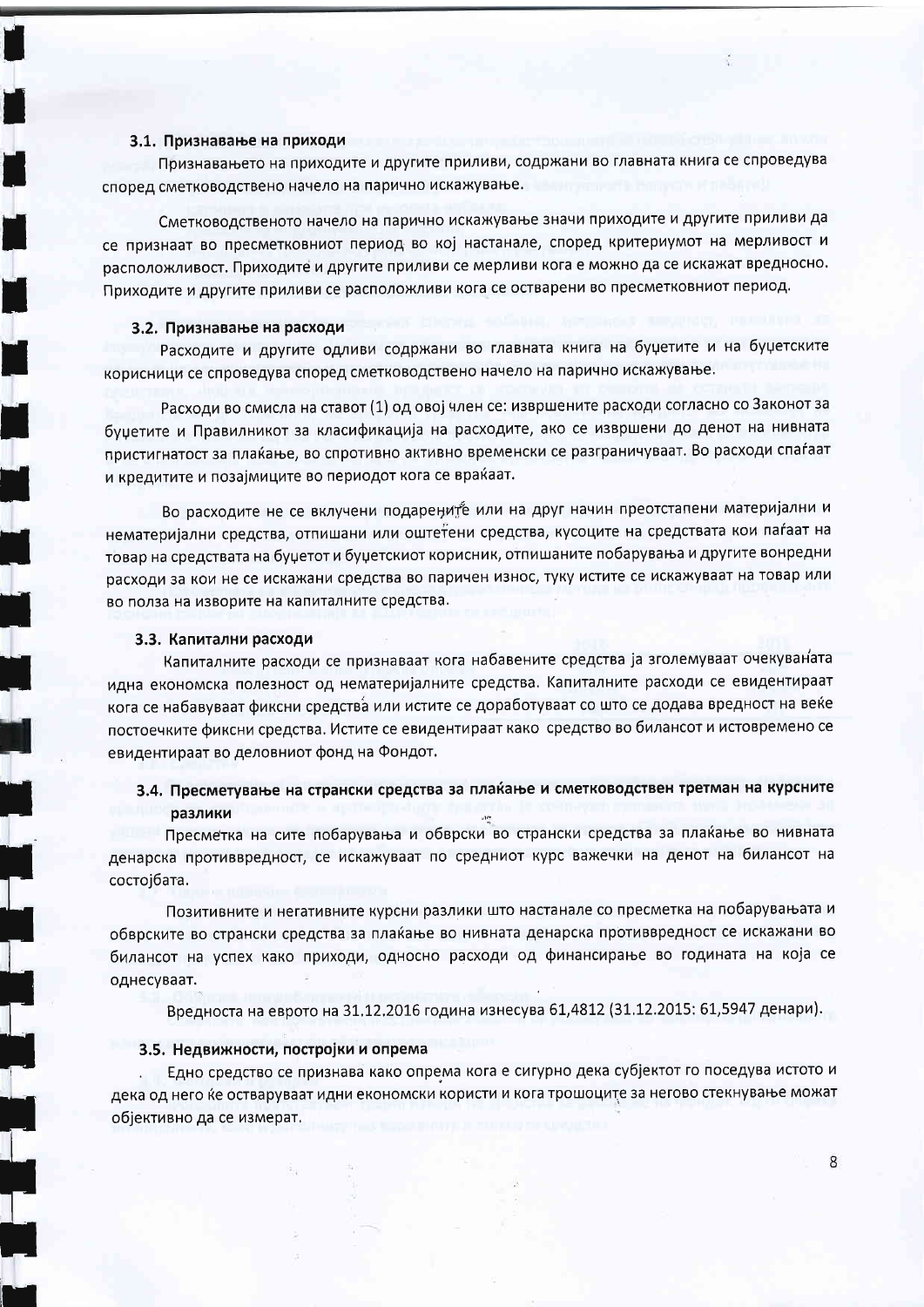Набавната вредност на едно средство ја сочинуваат трошоците за негово стекнување, во кои влегуваат:

- фактурна вредност на средството (намалена за евентуалните попусти и рабати):
- царините и даноците при неговата набавка;
- трошоци за подготвување на местото:
- иницијални трошоци во врска со испорака и ракување;
- трошоци за монтажа и
- надомести на експерти поврзани со средството.

Опремата тековно се вреднува според набавна, историска вредност, намалена за акумулираната амортизација. Трошоците за тековно и инвестиционо одржување се искажуваат во рамките на административни и трошоци на продажба. Во случај на расходување или отуѓување на средствата, нивната неамортизирана вредност се искажува во рамките на останати расходи. Вредноста на долгорочните материјални средства чија поединечна вредност во моментот на набавката е пониска од 100 ЕВРА во денарска противвредност се евидентира како ситен инвентар и се класифицира како расход кој што се отпишува еднократно независно од корисниот век на употреба.

Издатоците направени за време на употреба на материјалните средства се евидентираат одделно и се капитализираат само доколку се веројатни идните економски користи што ќе претставуваат приливи во Фондот.

Пресметката на амортизација е според праволиниска метода на отпис според пропишаните годишни стапки на амортизација за 2016 година се следните:

|                                  | 2016   | 2015   |
|----------------------------------|--------|--------|
| Компјутери и компјутерска опрема | 20%    | 20%    |
| Останато                         | 10-20% | 10-20% |
| Градежни објекти -               | 1%     | 1%     |

#### 3.6. Средства

Долгорочните и краткорочните средства се искажуваат по набавна вредност. Набавната вредност на долгорочните и краткорочните средства ја сочинува куповната цена зголемена за увозни царини, данок на додадена вредност, издатоците за превоз и сите други издатоци кои директно можат да се додадат на набавната вредност, односно на трошоците за набавка.

#### 3.7. Пари и парични еквиваленти

Паричните средства во благајната и на сметките во домашна валута се внесуваат во главната книга во номинален износ, а во странска валута по курсот на Народната банка на Република Македонија на денот на билансирањето.

#### 3.8. Обврски кон добавувачи и останатите обврски

Обврските кон добавувачи и останатите обврски се искажуваат во висина на номиналните износи што произлегуваат од деловните трансакции.

#### 3.9. Фондови и резерви

Фондовите претставуваат трајни извори на средства за работење на Фондот, кој ги опфаќа иницијалните, како и дополнително вложените и стекнати средства.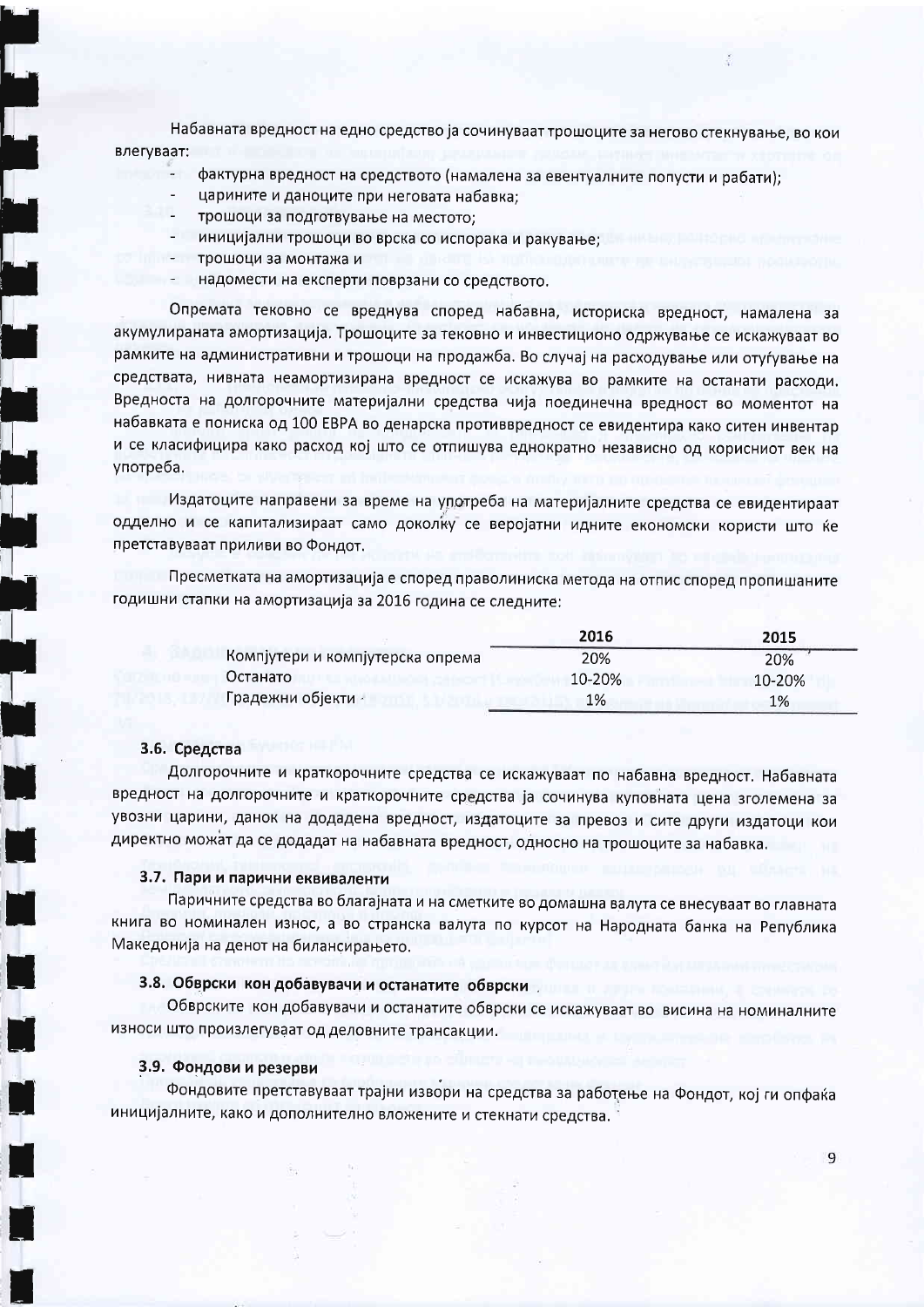Деловниот фонд на средствата ги опфаќаат изворите на капиталните средства и другите средства како и резервите на материјали, резервните делови, ситниот инвентар и хартиите од вредност.

#### $3.10.$ Ревалоризација

Ревалоризацијата се врши на долгорочните средства поради нивно повторно вреднување со примена на стапката на порастот на цените на производителите на индустриски производи, објавена од Државниот завод за статистика.

Основица за ревалоризација е набавната вреност на средствата и нивната сметководствено искажана акумулирана амортизација. Резултатот се искажува во рамки на ревалоризационите резерви.

#### Придонеси за пензиско-инвалидско осигурување и обврски по основ на престанок  $3.11.$ на работниот однос

Фондот врши уплата на придонесите за пензинско и инвалидско осигурување на вработените во согласност со домашната законска регулатива. Придонесите, засновани на платите на вработените, се уплатуваат во националниот фонд и преку него до приватни пензиски фондови за поедини вработени. Фондот нема никакви дополнителни обврски поврзани со плаќањето на овие придонеси.

Фондот е обврзан да им исплати на вработените кои заминуваат во пензија минимална отпремнина која одговара на две месечни просечни плати исплатени во државата во моментот на пензионирање.

### 4. ЗАДОЛЖУВАЊЕ ВО СТРАНСТВО

Согласно член 26 од Законот за иновациска дејност (Службен весник на Република Македонија" бр. 79/2013, 137/2013, 41/2014, 44/2015 2016, 53/2016 и 190/2016), приходите на Фондот се остваруваат од:

Средствата од Буџетот на РМ

- Средствата од програмата за рурален развој во износ од 1% од вкупните средства на програмата
- Други средства од Програмата за финансиска поддршка на руралниот развој над износот утврден во алинејата 2, во висина на средствата утврдени во Програматаза финансиска поддршка на руралниот развој, за иновации, истражување и развој, трансфер на технологии, технолошка екстензија, деловно-технолошки акцелератори од областа на земјоделството, шумарството, водостопанството и рурален развој
- Донации, прилози, подароци и помош
- Приходи од комерцијализација на иновациите (ројалти)
- Средства стекнати по основа на продажба на удели кои фондот за еквити и мезанин инвестиции и/или приватниот фонд ги поседува во трговски друштва и други компании, а стекнати со вложувања во развој на иновациите, преку инструментот еквити и мезанин инвестиции
- Приходи остварени по основ на меѓународна билатерална и мултилатерална соработка на програми, проекти и други активности во областа на иновациската дејност
- Приходи од управување со слободните парични средства на Фондот
- Други извори во согласност со законот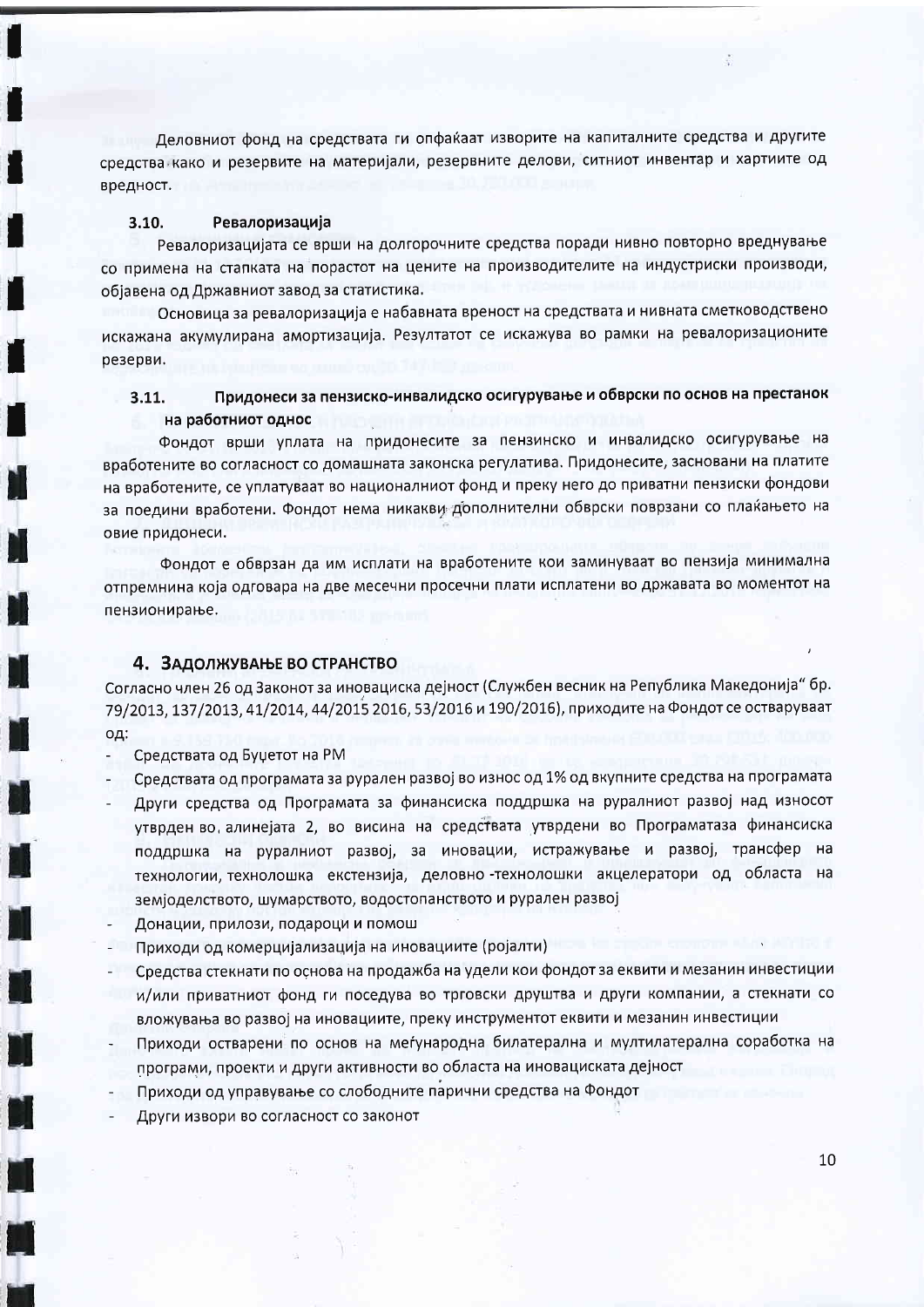Заклучно со 31.12.2016 година Фондот, на сметката на заеми -786, има трансфери на средства од меѓународна билатерална и мултилатерална соработка на програми, проекти и други активности во областа на иновациската дејност во износ од 30.750.000 денари.

#### 5. СУБВЕНЦИИ И ТРАНСФЕРИ

Заклучно со 31.12.2016 Фондот преку три јавни огласи има склучено 37 кофинансирани грантови за новоосновани трговски друштва старт ап и спин оф, и условени заеми за комерцијализација на иновации.

Во 2016 година од сметката за заеми врз основ на склучени договори исплатени се средства на корисниците на грантови во износ од 30.747.969 денари.

### 6. ПАРИЧНИ СРЕДСТВА И ПАСИВНИ ВРЕМЕНСКИ РАЗГРАНИЧУВАЊА

Заклучно со 31.12.2016 Фондот има расположливи парични средства на сметката Заем - Проект развој на вештини и иновации, во износ од 30.798.551 денари (2015:24.637.880 денари).

### 7. АКТИВНИ ВРЕМЕНСКИ РАЗГРАНИЧУВАЊА И КРАТКОРОЧНИ ОБВРСКИ

Активните временски разграничувања, односно краткорочните обврски по основ склучени договори со корисници на кофинансирани грантови за старт ап и спин оф трговски друштва и иновации, и условени заеми за комерцијализација на иновации заклучно со 31.12.2016 изнесуваат 24.916.633 денари (2015:62.578.482 денари).

### 8. ПАСИВНИ ВРЕМЕНСКИ РАЗГРАНИЧУВАЊА

Фондот согласно договор за заем склучен со Светска банка е вклучен во имплементирање на проект за развој на вештини и иновации. Износот на одобени средства за реализација на овој проект е 9.159.750 евра. Во 2016 година, за оваа намена се префрлени 600.000 евра (2015: 400.000 евра). Од добиените средства заклучно со 31.12.2016 не се искористени 30.798.551 денари (2015:24.637.880 денари).

#### 9. НЕИЗВЕСНИ ОБВРСКИ

Потенцијални и неизвесни обврски се евидентираат и прикажуваат во финансиските извештаи доколку постои веројатност за идни одливи на средства кои вклучуваат економски користи и доколку постои можност за разумна проценка на износот.

 $\frac{1}{2}$ 

Фондот смета дека не постојат потенцијални обврски во смисла на судски спорови каде истото е тужено од страна на други субјекти во материјален износ, ниту пак има дадено гаранции за други друштва.

#### Даночни обврски

Даночните власти имаат право да извршат преглед на сметководствената евиденција и последователно според нивно уверување да наметнат дополнителни оданочувања и казни. Според тоа даночните обврски искажани во финансиските извештаи не може да се сметаат за конечни.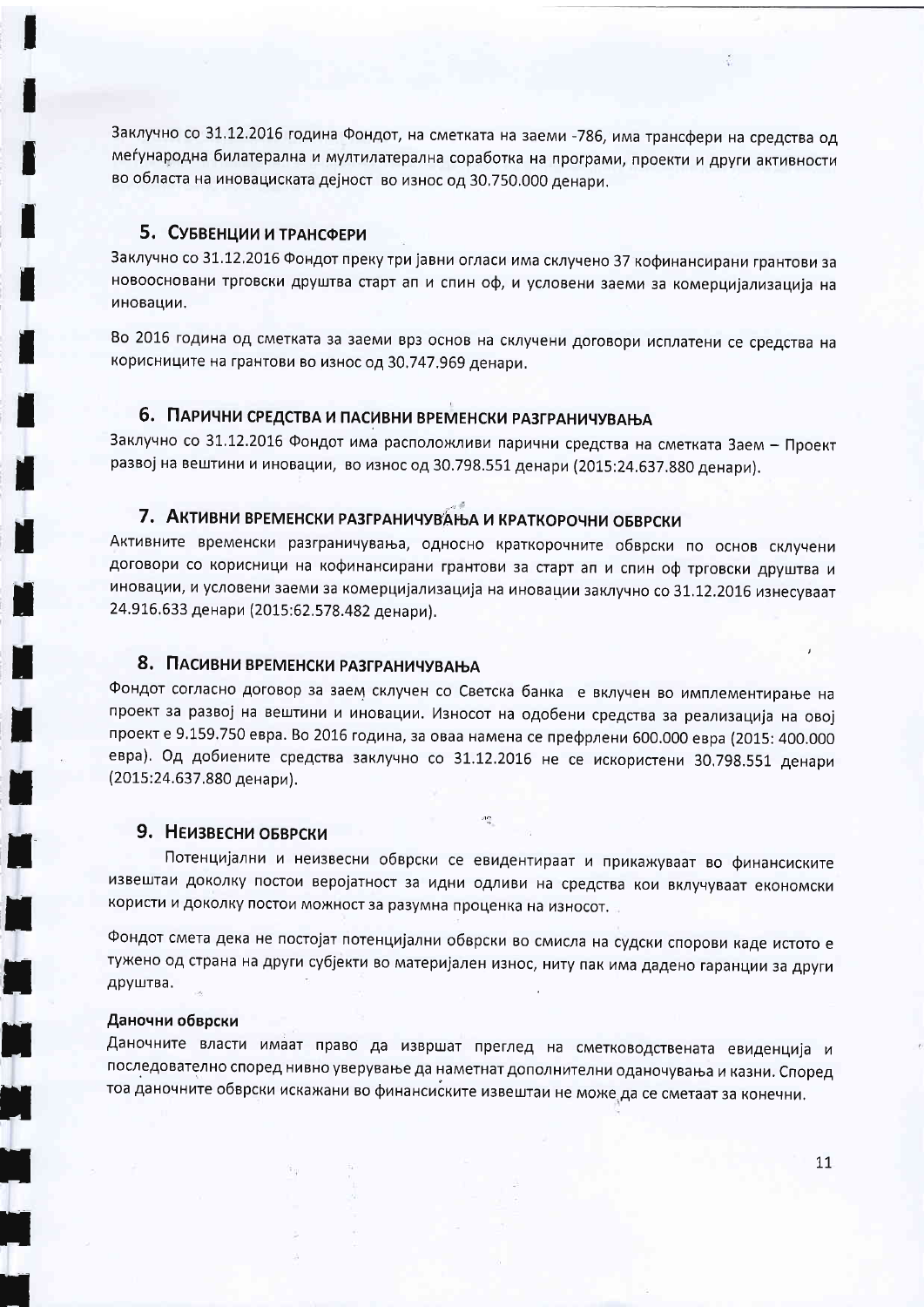# 10. Последователни настани

Не постојат материјално значајни настани по датумот на финансиските извештаи кои треба да бидат дополнително обелоденети.

t e

 $\frac{d\mathbf{r}}{dt}$ 

 $12$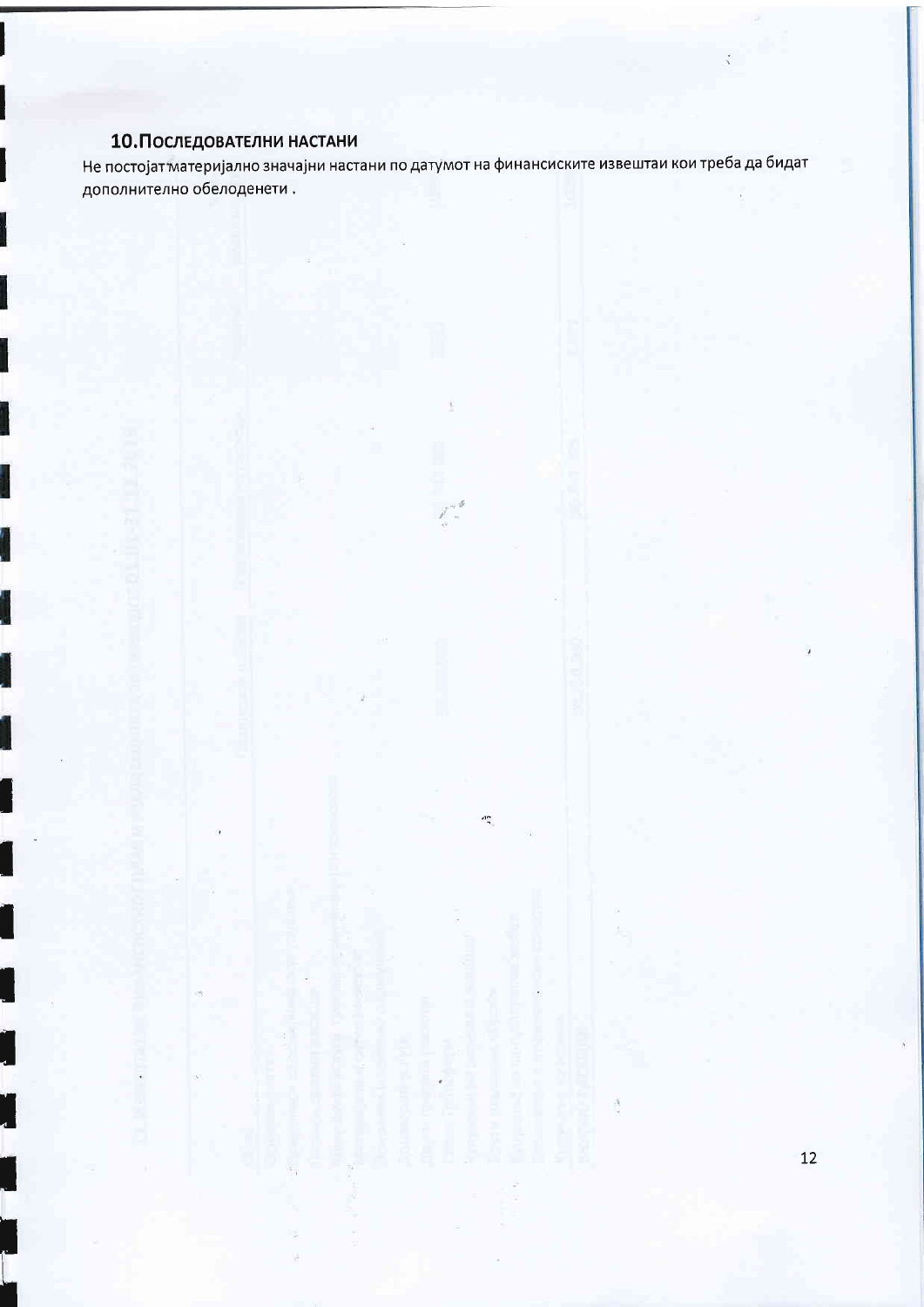# 10. Последователни настани

Не постојат материјално значајни настани по датумот на финансиските извештаи кои треба да бидат дополнително обелоденети.